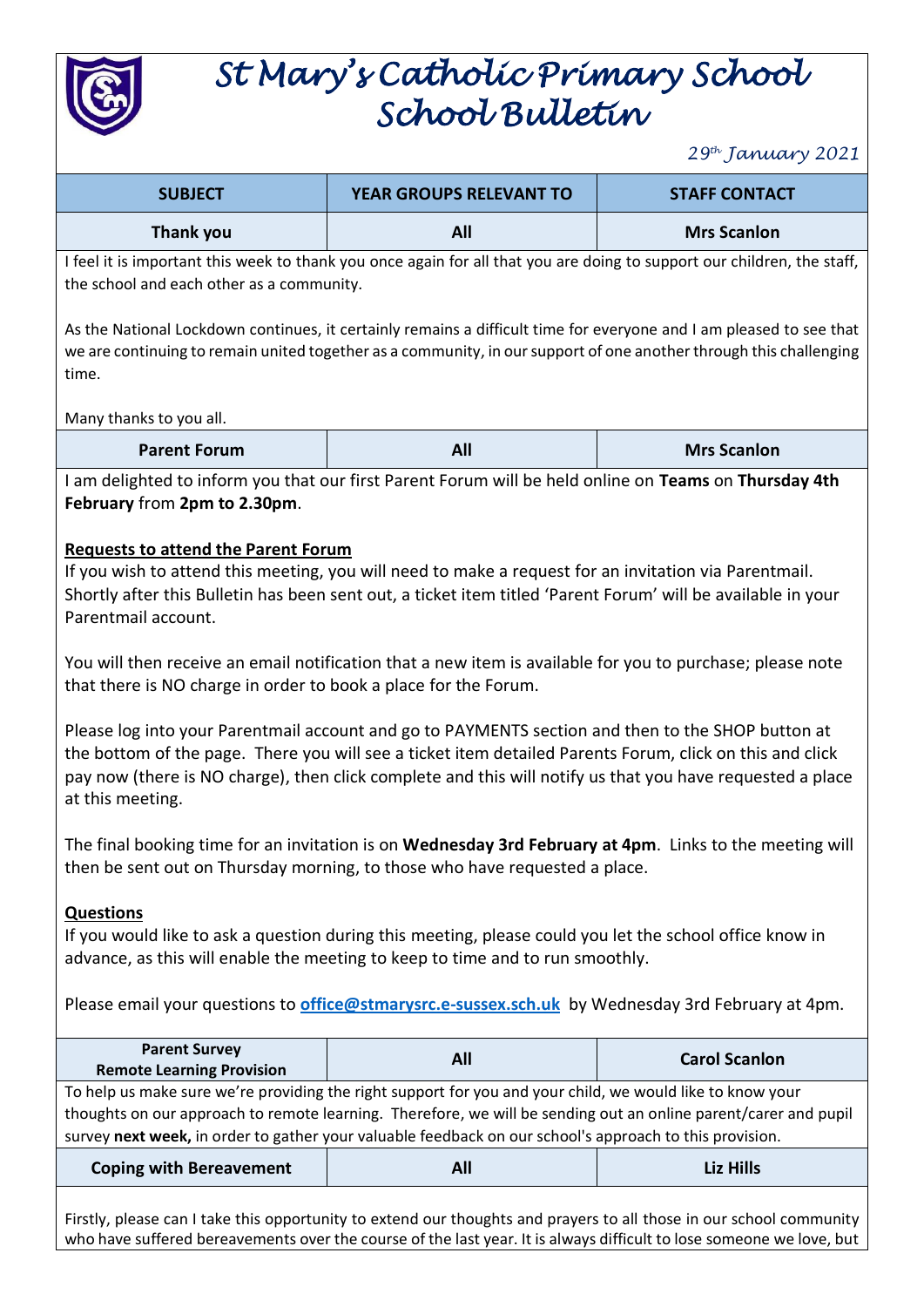| you feel they are appropriate for their specific needs.                                                                                                                                                                                                                                                                                                                                                                                                                                             | during the pandemic, managing loss and bereavement has been made even more challenging as we have been<br>unable to manage funeral arrangements and grieve in the ways familiar to us. The children in our community will<br>also have struggled at these difficult family times and need our support to guide them through the grieving process.<br>Below are links to some resources that may help both you and your children if you are grieving at this time. Please<br>can I remind you that it is important you review any resources before sharing them with your own children to ensure |                  |  |
|-----------------------------------------------------------------------------------------------------------------------------------------------------------------------------------------------------------------------------------------------------------------------------------------------------------------------------------------------------------------------------------------------------------------------------------------------------------------------------------------------------|-------------------------------------------------------------------------------------------------------------------------------------------------------------------------------------------------------------------------------------------------------------------------------------------------------------------------------------------------------------------------------------------------------------------------------------------------------------------------------------------------------------------------------------------------------------------------------------------------|------------------|--|
|                                                                                                                                                                                                                                                                                                                                                                                                                                                                                                     | https://mailchi.mp/childbereavementuk.org/the invisible suitcase?e=3d724c4302                                                                                                                                                                                                                                                                                                                                                                                                                                                                                                                   |                  |  |
| https://www.cruse.org.uk/get-help/for-parents                                                                                                                                                                                                                                                                                                                                                                                                                                                       |                                                                                                                                                                                                                                                                                                                                                                                                                                                                                                                                                                                                 |                  |  |
|                                                                                                                                                                                                                                                                                                                                                                                                                                                                                                     | https://www.childbereavementuk.org/supporting-bereaved-children-and-young-people                                                                                                                                                                                                                                                                                                                                                                                                                                                                                                                |                  |  |
| <b>Managing Mental Health</b>                                                                                                                                                                                                                                                                                                                                                                                                                                                                       | All                                                                                                                                                                                                                                                                                                                                                                                                                                                                                                                                                                                             | <b>Liz Hills</b> |  |
| There is no doubt that the current national Covid19 restrictions are having a significant impact on people's mental<br>health and wellbeing. Please can I take this opportunity to remind everyone that this time will pass and, as we saw<br>after the first lockdown, those adults and children who will recover quickly are those whose mental health and<br>wellbeing is in good condition.                                                                                                     |                                                                                                                                                                                                                                                                                                                                                                                                                                                                                                                                                                                                 |                  |  |
| links:                                                                                                                                                                                                                                                                                                                                                                                                                                                                                              | If you need help and support with managing your own mental health and wellbeing please check out the following                                                                                                                                                                                                                                                                                                                                                                                                                                                                                  |                  |  |
|                                                                                                                                                                                                                                                                                                                                                                                                                                                                                                     | https://www.nhs.uk/conditions/stress-anxiety-depression/mental-health-helplines/                                                                                                                                                                                                                                                                                                                                                                                                                                                                                                                |                  |  |
|                                                                                                                                                                                                                                                                                                                                                                                                                                                                                                     | https://www.eastsussex.gov.uk/socialcare/healthadvice/mental-health/directory/services/                                                                                                                                                                                                                                                                                                                                                                                                                                                                                                         |                  |  |
|                                                                                                                                                                                                                                                                                                                                                                                                                                                                                                     | If you have concerns about your child/children's mental health and wellbeing please check out the following links:                                                                                                                                                                                                                                                                                                                                                                                                                                                                              |                  |  |
| https://youngminds.org.uk/find-help/for-parents/supporting-your-child-during-the-coronavirus-pandemic/                                                                                                                                                                                                                                                                                                                                                                                              |                                                                                                                                                                                                                                                                                                                                                                                                                                                                                                                                                                                                 |                  |  |
| https://learning.nspcc.org.uk/news/2020/april/supporting-children-young-people-mental-health                                                                                                                                                                                                                                                                                                                                                                                                        |                                                                                                                                                                                                                                                                                                                                                                                                                                                                                                                                                                                                 |                  |  |
| Remember there is lots of help and support available and sometimes the smallest changes can have the biggest and<br>most positive effects. Keep a sense of perspective and your expectations realistic.                                                                                                                                                                                                                                                                                             |                                                                                                                                                                                                                                                                                                                                                                                                                                                                                                                                                                                                 |                  |  |
| <b>Sleep Strategies</b>                                                                                                                                                                                                                                                                                                                                                                                                                                                                             | All                                                                                                                                                                                                                                                                                                                                                                                                                                                                                                                                                                                             | <b>Liz Hills</b> |  |
| Struggling with sleep? Sleep patterns in your home gone astray? Finding it difficult to get a good night's sleep? Lots<br>of people are finding that their own and their children's sleep patterns have been disrupted by the current lockdown<br>situation. If this is the case for you take a look at the really simple information at the link below. The information is<br>aimed at teenagers but I would suggest that the basic information applies to us all.<br>https://teensleephub.org.uk/ |                                                                                                                                                                                                                                                                                                                                                                                                                                                                                                                                                                                                 |                  |  |
| <b>Managing the Challenges of</b><br><b>Home Schooling</b>                                                                                                                                                                                                                                                                                                                                                                                                                                          | <b>Parents/Carers Home Schooling</b>                                                                                                                                                                                                                                                                                                                                                                                                                                                                                                                                                            | <b>Liz Hills</b> |  |
| It is really hard in lockdown to see beyond our own personal situations and, whilst we all acknowledge that there<br>are always people worse off than ourselves, it is hard not to focus and continually reflect on our own circumstances.<br>Restricted 'face to face' interactions with others and limited contact with our support networks of family and friends<br>means it is understandable for us to become more inward looking. Alternatively, we might use the wonders of the             |                                                                                                                                                                                                                                                                                                                                                                                                                                                                                                                                                                                                 |                  |  |

world wide web to provide us with glimpses into the world beyond our own homes, but we should remember that everything presented in the media is carefully controlled – from our politicians' speeches to our friends' social media posts. With some consideration, it is easy to see how lockdown can cause a loss of perspective for us all.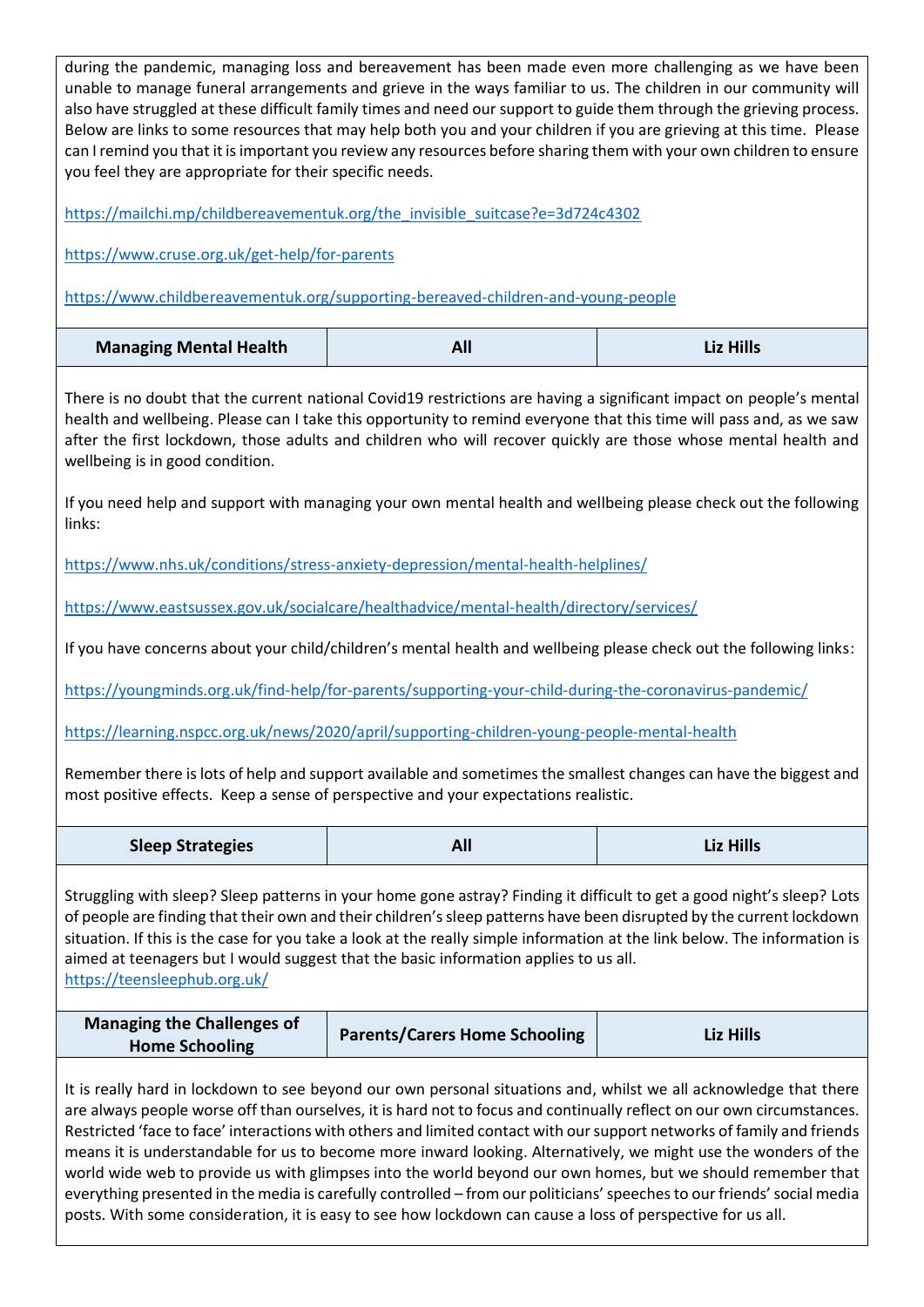Perhaps this week, for those in our community who are managing the challenges of home schooling, some support is required in objective and realistic reflection, alongside some suggestions of practical strategies that could be employed simply to help reduce the stress. In my endeavours to provide some advice I came across a short article in Good Housekeeping that covers many issues discussed with colleagues and parents/carers over the last few weeks. I hope the following collection of quotes might entice you to read the article in full (it will take no more than five minutes) and that its straightforward, honest advice will help you to be realistic, find some perspective and support you in the incredible job you are all doing home schooling your wonderful children.

- *can feel like an impossible task*
- *you might have bad days, but know these are to be expected*
- *accept that home schooling is very likely to be stressful*
- *be kind to yourself, knowing that you are doing the best you can*
- *slip up and make mistakes*
- *focus instead on what you're doing that is good enough*
- *maybe they don't manage to finish the exercise, that's okay*
- *focus on the small wins*
- *School staff know the pressures there are at home so I would say just do as much as you can and if some days you don't get anything done, then, tomorrow's a different day.*
- *Pausing for a moment will help take the heat out of the situation and you're all less likely to snap at each other.*
- *they can do work in their pyjamas*
- *it's important to still make space for quality time*
- *bring kids into the conversation about how home schooling is going and what needs to change in order for everyone to be happier*

<https://www.goodhousekeeping.com/uk/lifestyle/a35163121/how-to-cope-with-home-schooling-stress/>

If you don't have time to read the article linked above, then I offer you this short and simple prayer.



**The Winter Games All Liz Hills**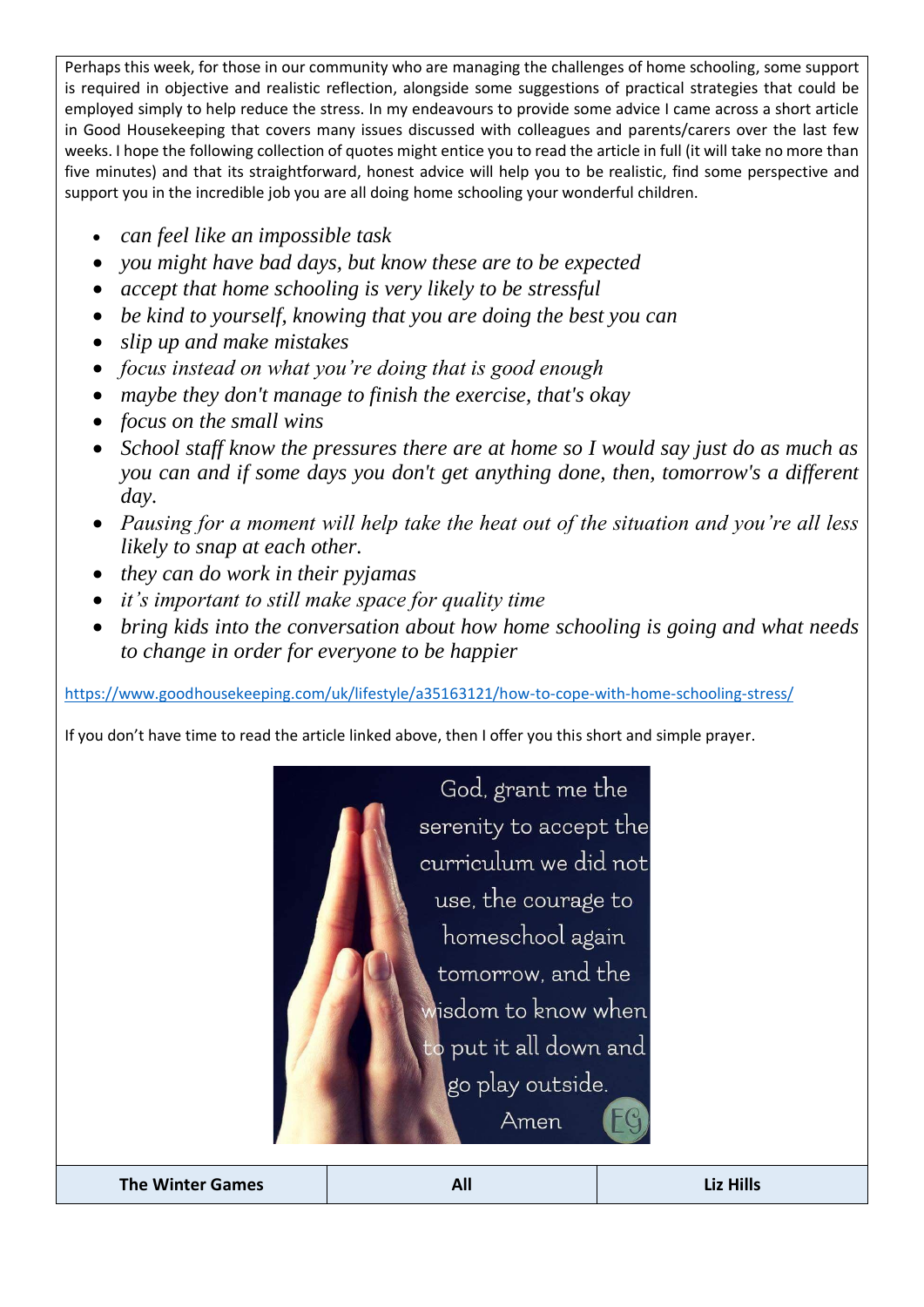### **It's arrived ... the Specsavers Winter Games. Are you ready? Are you steady? Let's all get involved.**

Please take a few moments to read through the information about the Winter Games that has been sent out with this week's bulletin.

The Games start on Monday  $1<sup>st</sup>$  February and all you need to do is get involved.

The attached information explains clearly how you can take part in the challenges designed to capture your imagination and keep you physically active. Children can take part from home, or within school, and no special equipment is required. By taking part you can represent the school by contributing to the school's average score.

This is a great way to keep fit, have fun and will support you and your child/children's mental health and wellbeing.

If anyone needs support to take part because of issues relating to accessing the resources remotely, please let Liz Hills know.

## Don't hold back - get involved!

| <b>Support from the Food Bank</b> | <b>All</b> | <b>Liz Hills</b> |
|-----------------------------------|------------|------------------|
|                                   |            |                  |

Please do not hesitate to contact a member of the school's Senior Leadership Team in confidence should you need support providing food for your family at this difficult time. The school can now make direct referrals to a local food bank on your behalf which means you do not need to discuss your personal situation with anyone other than Mrs Scanlon or myself. If you need our help please email us directly.

[head@stmarysrc.e-sussex.sch.uk](mailto:Head@stmarysrc.e-sussex.sch.uk) [lhills@stmarysrc.e-sussex.sch.uk](mailto:Lhills@stmarysrc.e-sussex.sch.uk)

| <b>Lockdown Lunches</b> | <b>Parents/Carers Home Schooling</b> | Liz Hills |
|-------------------------|--------------------------------------|-----------|
|-------------------------|--------------------------------------|-----------|

For those of you trying to manage an extra meal each day for your child/children at home, please check out the following link from the Change4Life Team whom have put together some healthy, but cheap, recipes and meal suggestions for children's lunches. If you can get your children involved in preparing/cooking their own lunches – BRILLIANT! This fits perfectly as a St Mary's learning activity - teaching children important life skills.

<https://www.nhs.uk/change4life/recipes/lunch/cheap-lockdown-lunch-ideas>